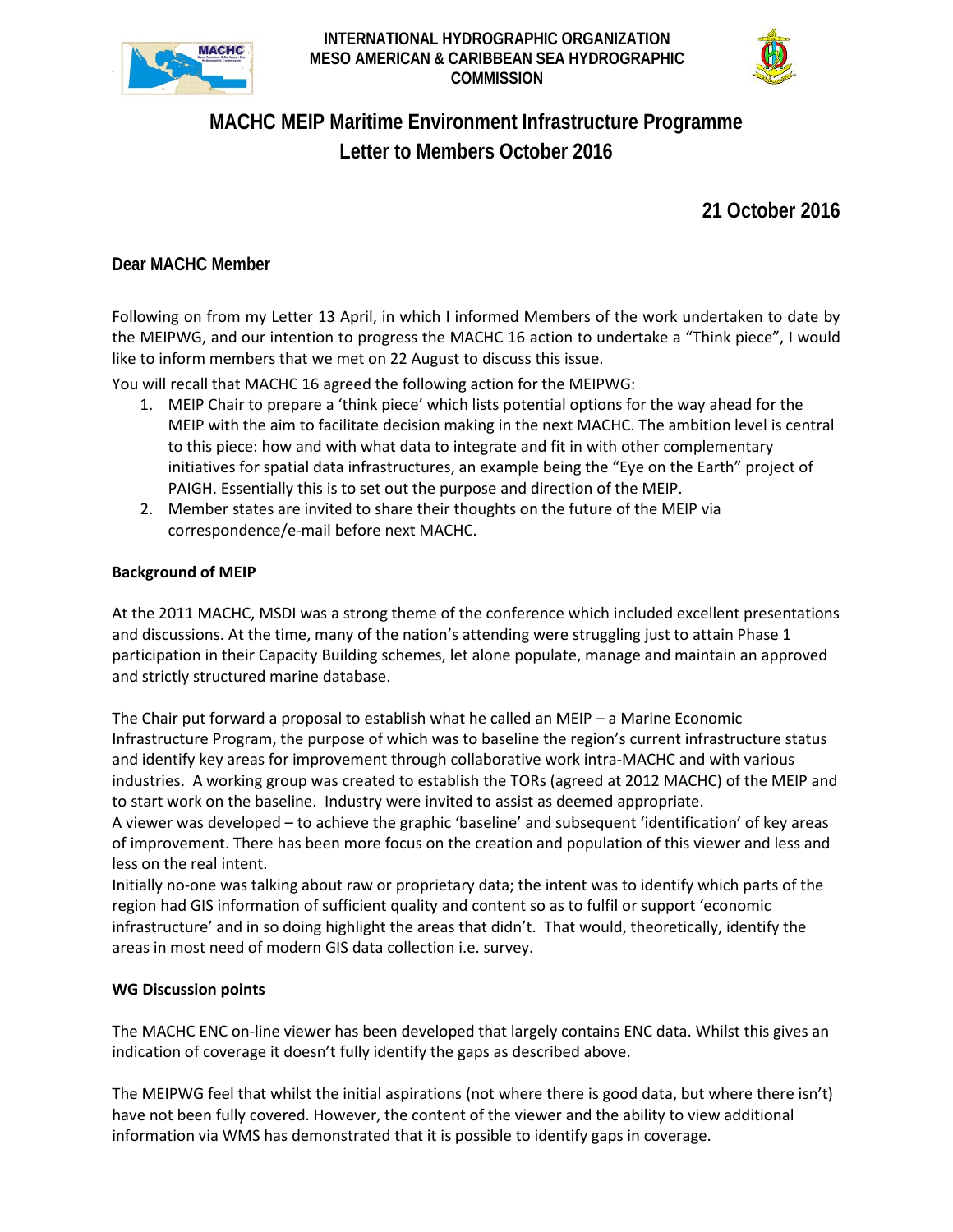The fulfilment of the TORs is still our ambition.

We believe that the work of the MICC and MEIP has some synergy and could be amalgamated and we will raise the possibility of the MICC WG taking over the MEIP core responsibilities. This will be discussed during the MACHC MEIP/MICC meeting in Belem

An alternative is that another organisation such as IC-ENC (they showed an interest at MACHC 15) is given the responsibility to maintain the viewer. IC-ENC are involved with the current viewer as they provide the base files and updates.

The WG felt that the inclusion of the GeoSur land mapping data via WMS is a really good step forward and believe we should be looking to link in with other data bases such as the IHO ENC catalogue via WMS and also GEBCO data.

We feel that there are many websites that now offer viewing access to their data (INEGI, UN-GGIM to name just two) and anyone using the MACHC ENC online viewer can include the data in the viewer via WMS.

We believe that we need to publicise the availability of the online viewer so that anyone can combine data from different sources to view what is available and know where they have to go to obtain the data. This would be in preference to managing large data sets within the viewer. We also don't want to duplicate effort and increase maintenance work.

The WG also feel that the Technical visit reports that are available on the IHB website and National Development Strategies would be useful information to be made available for the MACHC region. I have undertaken to contact OECS to see if they would grant approval for the technical reports to be made available. This can also be discussed with Members during the MACHC meeting.

The MICC ENC gap assessment work using AIS data has proved to be another useful dataset that has identified areas of potential improvement and links in well with the MEIP concept. We also see the results of any risk assessment activity as being useful data that should either be included or at least linked to the MEIP ENC online viewer.

After assessing all of these issues we would like to seek member's views on the way forward and propose the following items for discussion at MACHC17.

# **Proposed items for discussion at MACHC**

#### **Different Options:**

- 1. Retain current TORs as the aspiration to identify gaps in data and coverage or identify new TORs
- 2. Amalgamate the MEIP with the MICC (I will be stepping down as MEIPWG Chair at the MACHC meeting so this could be quite timely) or retain as two separate entities noting duplication and overlap of work
- 3. Include new data streams such as GEBCO and IHO catalogue via WMS and publicise MEIP on line viewer more widely
- 4. Investigate viability of Including access to IHO Technical Visit reports and OECS reports

#### **Ambition Level**

- 1. Work towards existing TORs or change direction
- 2. Do we want to expand what we are doing and if so with what resource
- 3. Future direction

#### **Complementary initiatives**

- 1. Do we want to work with or separately from other initiatives
- 2. Is it easier to just focus on our areas of expertise and knowledge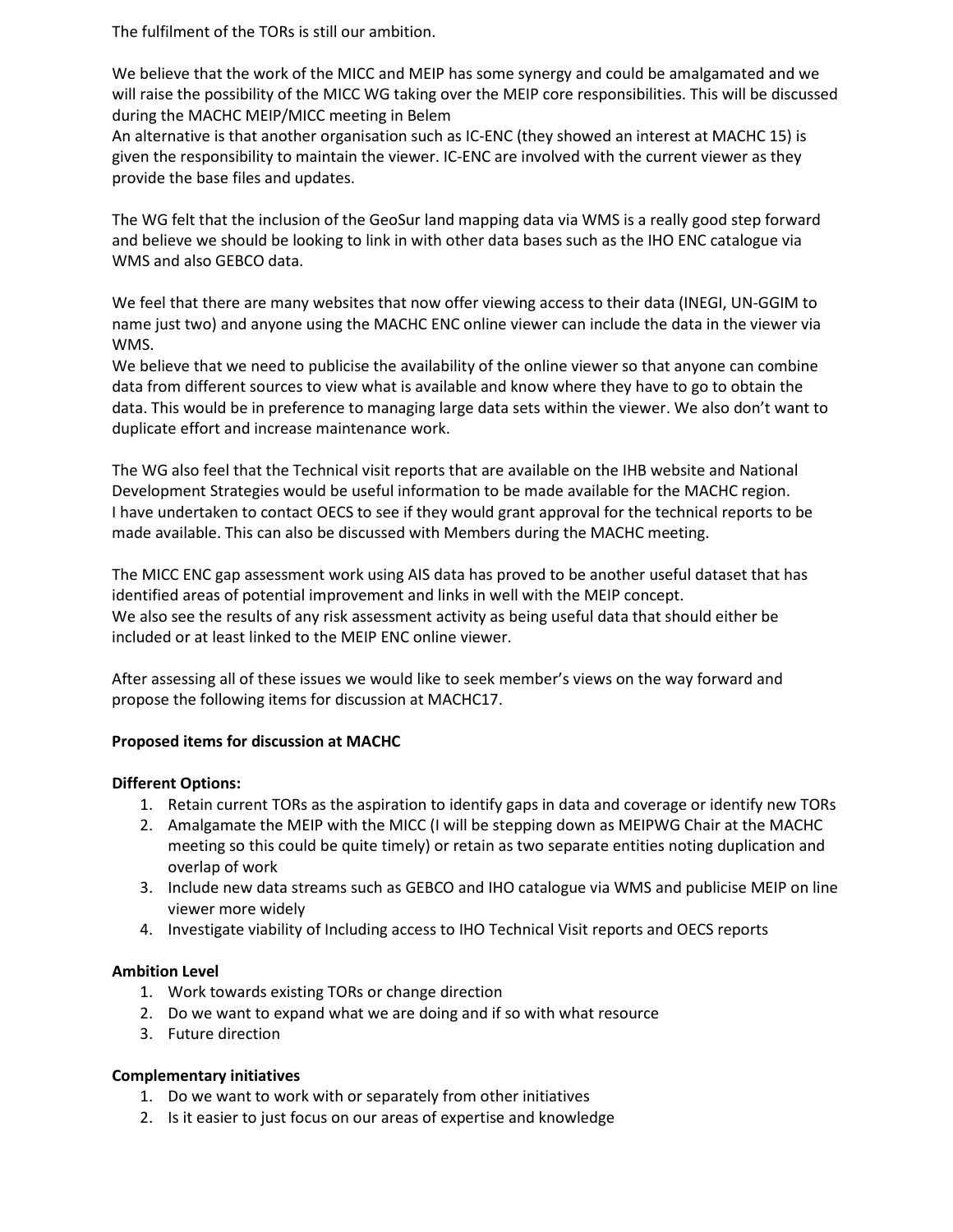I would also like to thank those members and supporters from Industry who provided input and background information to assist our discussions. The majority of comments received are included at ANNEX 1 to this letter so that members get a flavour of the different viewpoints received.

We would also like to inform members that Brazil has informed us that they will be including their ENC .000 files for the MACHC region in the open viewer.

I look forward to hearing from you and seeing you at MACHC in Belem.

**Best wishes Chris Thorne MEIP Chair**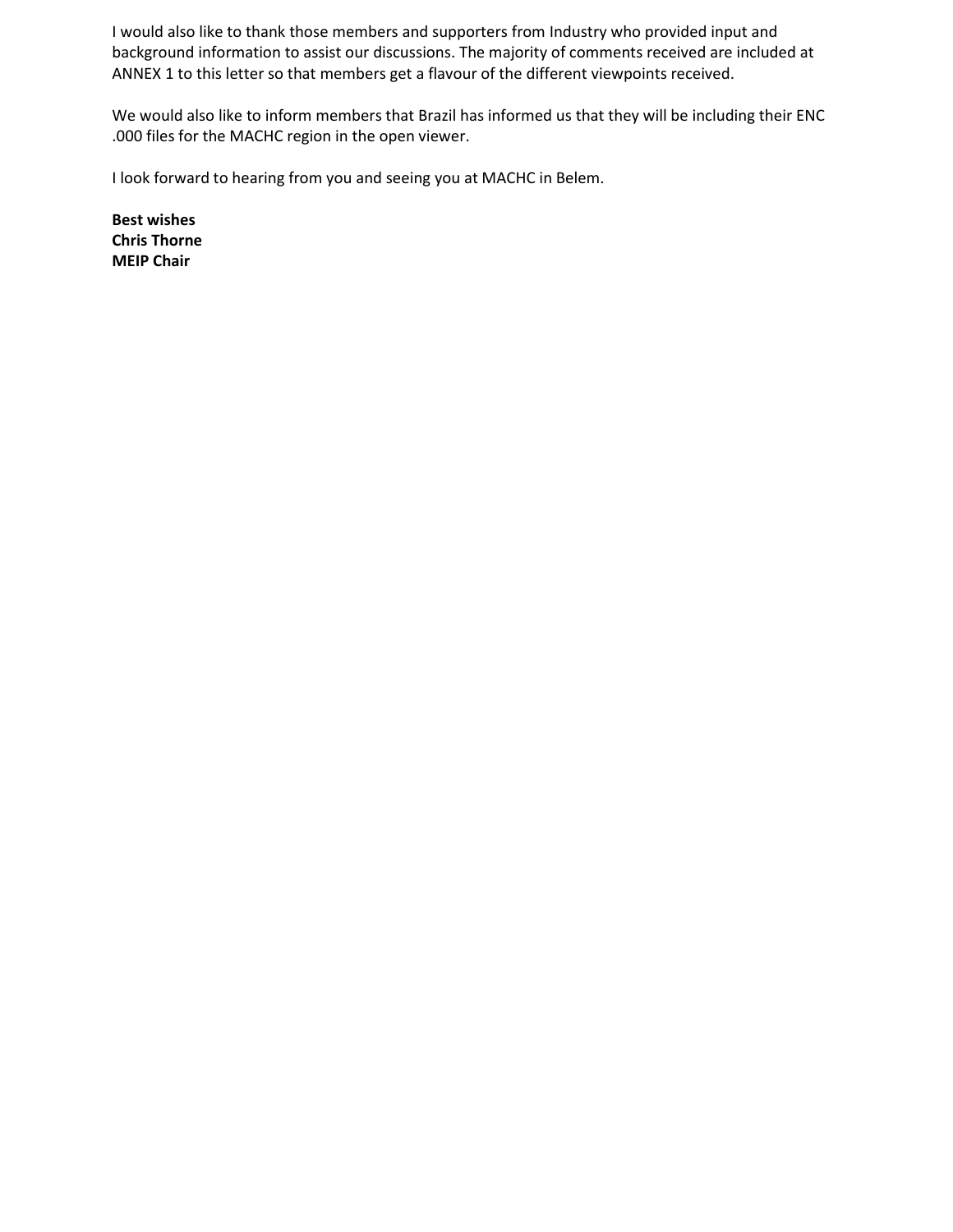# **ANNEX 1 – COMMENTS FROM CONTRIBUTORS**

The following are contributions made by various different parties that have been considered in our assessment. They are not in any particular order:

#### **Comment number 1**

Some thoughts for the open version of the portal. MEIP may consider to include data/metadata from: 1) The IHO ENC Catalog (via WMS) so that those ENCs that are not available will have at least the contours indicated.

2) The IHO INToGIS (via WMS) 3) GEBCO and/or IBCCA

# **Comment number 2**

For this initiative to have true value, my opinion is that all data that is in it should be subject to the same access controls/use permissions etc. (whether revenue generating or not), and it is this which leads to my comments (personal!) re our progress and in particular on the updating regime to be applied:

1. Good progress has been made with the technology underpinning the MEIP??? Well done NOAA

2. Medium progress has been made with populating it with the ENC base (chosen because it is the most readily available data ??? apparently!), there is still a mixture of national policies: No ENCs, Some ENCs, All ENCs.

Unfortunately the new addition of Password, Non-Password adds a further complication (although I note and understand the rationale for introducing it)

3. No progress has been made (to my knowledge) to populate it with other types of information. Please correct me if it has.

a. Supplementary question 1: Does the NOAA technology support the display of non-ENC data?

b. Supplementary question 2: Should the updating regime of the supply of ENCs to the MEIP align to the updating cycle of any (all?) other data placed in the MEIP?

4. There is a mixed supply route to NOAA for the ENCs for which the Producer has given permission to be included in the MEIP; most are by IC-ENC, some are by individual nations. This must be considered when setting a MEIP updating frequency policy (i.e. the supply route should consolidate down to one, or all suppliers must accept the responsibility to conform to the update regime)

5. A pragmatic updating regime has been set (once every 6 months) ??? this can change but we must balance the justification of more frequent updating by the value this will give the (intended) user-base.

a. Supplementary question 3: To me, and not to criticise the work to date, it is unclear which MEIP potential user-base/user-bases we are focussing our effort. It seems that the end goal is vague, with a general view that more data = more users = good economic impact for the MACHC region. The only thing I can say for sure is that the only data we have managed to include in the MEIP so far is a navigation product, whilst at the same time we have categorically stated the system is not to be used for navigation! So, the question is, what updating frequency do the intended users require from the MEIP?

b. MEIP User feedback is limited (so far) to a concise set of comments from NL coastguard ??? we have a chicken and egg situation, how can we get feedback if it is not widely available to users?!? The removal of the password will have a positive affect here.

c. General note: An update can be provided and ingested at short notice (witness the 24 hour turnaround from permission to display of the Colombian Band 3 cells during the MACHC!). E.g. in the event of an incident (e.g. oil spill) that requires the most up-to-date ENC data to be displayed in the MEIP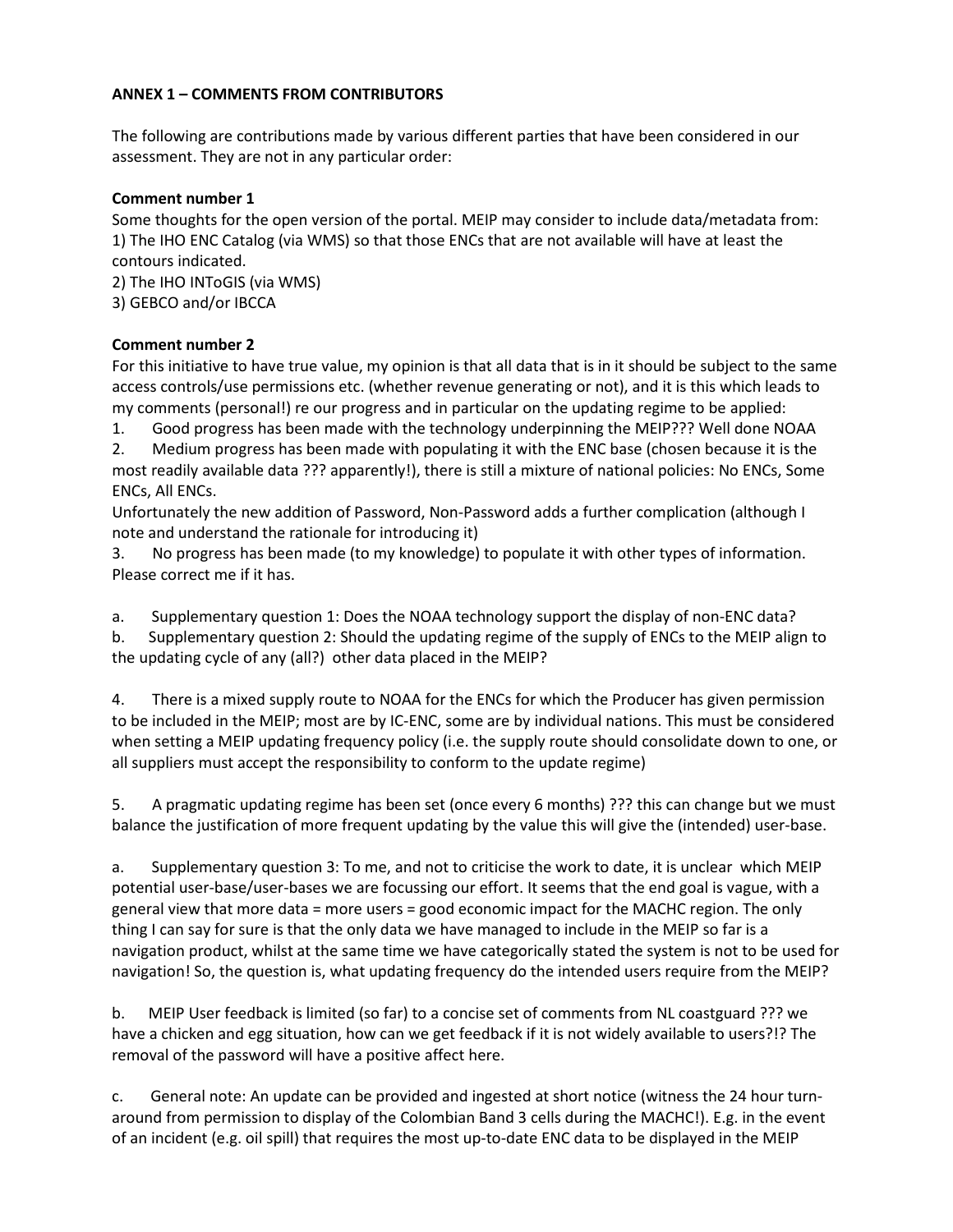being used by an environmental protection agency, a full update can be provided on this ad hoc basis swiftly, which might mitigate some of the concerns over the current 6 month regime.

6. The updating regime should be the same across the geographic region of operation ??? it would be counter-productive to require a metadata feature defining geographically the ???last updated to date??????imagine the confusion and consequences on uptake.

7. If there is justification from the intended (non-navigation) users of the MEIP that shows there is the need to update the MEIP ENC base data as frequently as that on board vessels for navigation use, then IC-ENC can action this. This will become a requirement in IC-ENC???s new technology so as to give NOAA permission to access IC-ENC???s online repository in an automated manner. For information, this will naturally be simplified with the establishment of the IC-ENC North America office in NOAA???s Washington base, cementing the NOAA/IC-ENC interaction.

Here is a personal idea of how I would proceed if it was down to me (fortunately it is not ???):

Pause (not cancel) the implementation of the new non-password viewer

o Why? I think the intended benefits of getting a much wider uptake of the MEIP by using a free-for-all approach of uncontrolled access to anyone who clicks on a link are outweighed by the detriment of a further fracturing of MEIP ENC permissions???.making a unified MACHC region policy all that much further away.

o Note, keep the YES/NO question alive though, collate the answers and keep it as a fall-back position if needed.

?? Select 10 organisations who we believe adequately represent the potential MEIP user-base

o These must be credible organisations, preferably operating multi-nationally or at least across substantial parts of the MACHC region

?? Offer them password protected access (i.e to the whole set of available data) for six months, on the proviso that they complete a structured feedback report following this period.

?? Feedback will include reference to the updating frequency they require of the ENC base data.

?? Feedback will include their views on the benefits to the region of the MEIP, and what else needs to be included in it to give maximum benefit.

o A cost / benefit approach can be encouraged, i.e. feedback statements as to the quantative economic value a fully populated, updated and functioning MEIP will give the region.

?? Analyse the results with conclusions/proposals to the next MACHC

Why have I devoted time to a lengthy and full answer on the MEIP conundrum?

IC-ENC is happy to assist ENC supply to the MEIP. So far, so straightforward. IC-ENC also has an ongoing action, set by its members (which make up the vast majority of this MICC group!) which is running in parallel to the MEIP work; developing appropriate sales rules/conditions/mechanisms etc for non-SOLAS use of ENC data. One such perceived use is for non-navigation use in online viewers! Therefore I am keen for both streams of work not to cut across each other, but become complementary to each other. I do freely admit that ENC producers??? requirement/goal to generate revenue from ENCs in this way will add a further complicating factor to the MEIP list of policy requirements!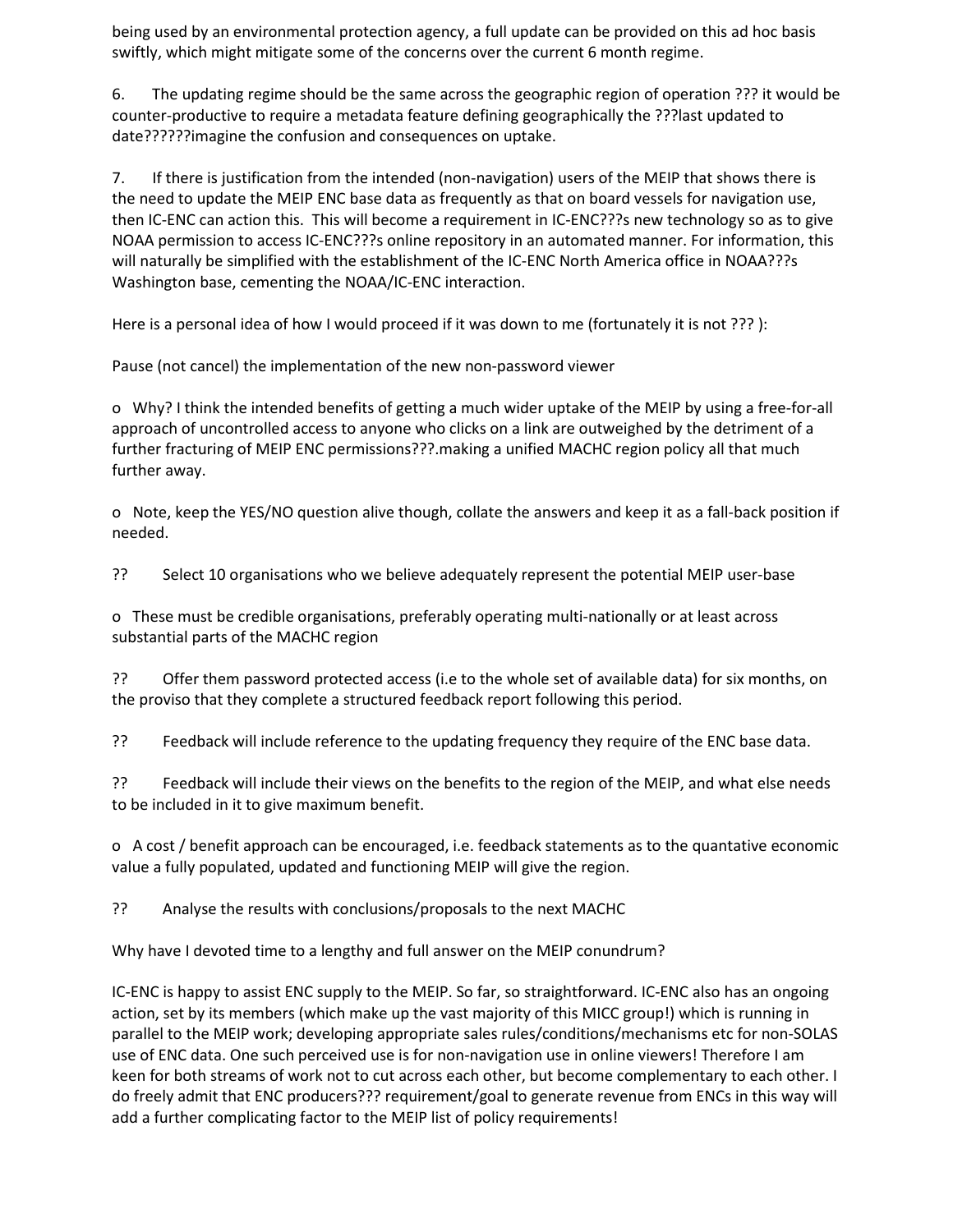#### **Comment number 3**

The objective of the MEIP is "to support the Spatial Data Infrastructure (SDI) activities of the MACHC". Chair MEIP WG formulated the future direction on 12 December 2015 as "a facility that will eventually allow anyone to know and view what data is available in the MACHC region".

The resources available to the MEIP WG do not allow for an ambitious approach: no budget, limited availability of WG members.

The objective is not to create an SDI by itself, but rather to support SDI activities. SDI activities in the MACHC region are:

1. various instances of the ENC Online viewer (NOAA; MACHC open; MACHC protected)

- 2. MICC viewer (AIS data, priority ports)
- 3. GEBCO products (possibly including IBCCA)
- 4. Caribbean Marine Atlas version 2 (ref. email Mike Osborne, 27 May 2016)
- 5. GeoSUR terrestrial SDI, available through PAIGH (ref. MEIP Letter 26 May 2016)
- 6. IHO ENC Catalogue/INToGIS (ref. email Alberto Costa Neves, 3 June 2016)
- 7. national contributions (like INSPIRE web services for the NL parts of the Caribbean Sea)

The facility should allow for discovery of data in the mentioned SDIs, and subsequently for display of the discovered data. It could very well take the form of an online registry, identifying all relevant administrative (contact, data policies, used data standards) and qualitative metadata (coverage, uncertainty, time). Subsequently, the registry could provide the link to the view service. Such a portal could be created with very limited resources.

The MEIP WG and its registry would then function as a coordinating body for SDIs in the region; much like the CBC tries to coordinate the CB activities for the region.

MEIP should work closely with MICC, as the MICC provides the data sets for the mentioned activities #1 and #2. However, the focus of the two groups is different: MICC focuses on nautical products and MEIP on data sets.

Thank you for the update which demonstrates considerable progress I feel in the last few months. I am confident that this is likely to be the collective view of the IHO MSDI Working Group, which - as most of you will know - I and John Pepper helped establish and to which we are now an expert contributor and secretary, respectively.

In our MSDI WG capacity we have the following observations:

- 1) It is clear that providing ENCs to the MEIP Viewer is the easiest and in some cases the most appropriate route for many Member States. However, as a general rule ENCs are not best suited as geographical content for a marine base map which is a key objective for the MEIP (and other regional Marine SDI initiatives).
- 2) The preferred route is for HOs to provide hydrographic data as source content or for third parties such as OceanWise to engineer HO data (under licence) into data products which are not purposed for navigation. The content is more appropriate for wider applications and boundary and scale issues inherent in charting are addressed. An example of suitable content is OceanWise [Marine Themes](http://www.oceanwise.eu/data/marine-themes/) , which has the following feature catalogue available online (e.g. [Obstruction, Snag or stump](http://www.oceanwise.eu/data/marine-themes/feature-catalogue/feature-details/?FC=20011&page=featcat) ).
- 3) Not only will the use of non-navigational content be fit for purpose for most users, in addition the MEIP Viewer will be less likely to be misused, which is an understandable concern to all HOs.

For examples of the types of marine base maps that the MEIP Viewer could aspire to, please see [maps.oceanwise.eu.](http://maps.oceanwise.eu/) The website is built using OpenLayers and the OGC Web Services are provided using GeoServer. These are both provided as Open Source software and hence are licence free. The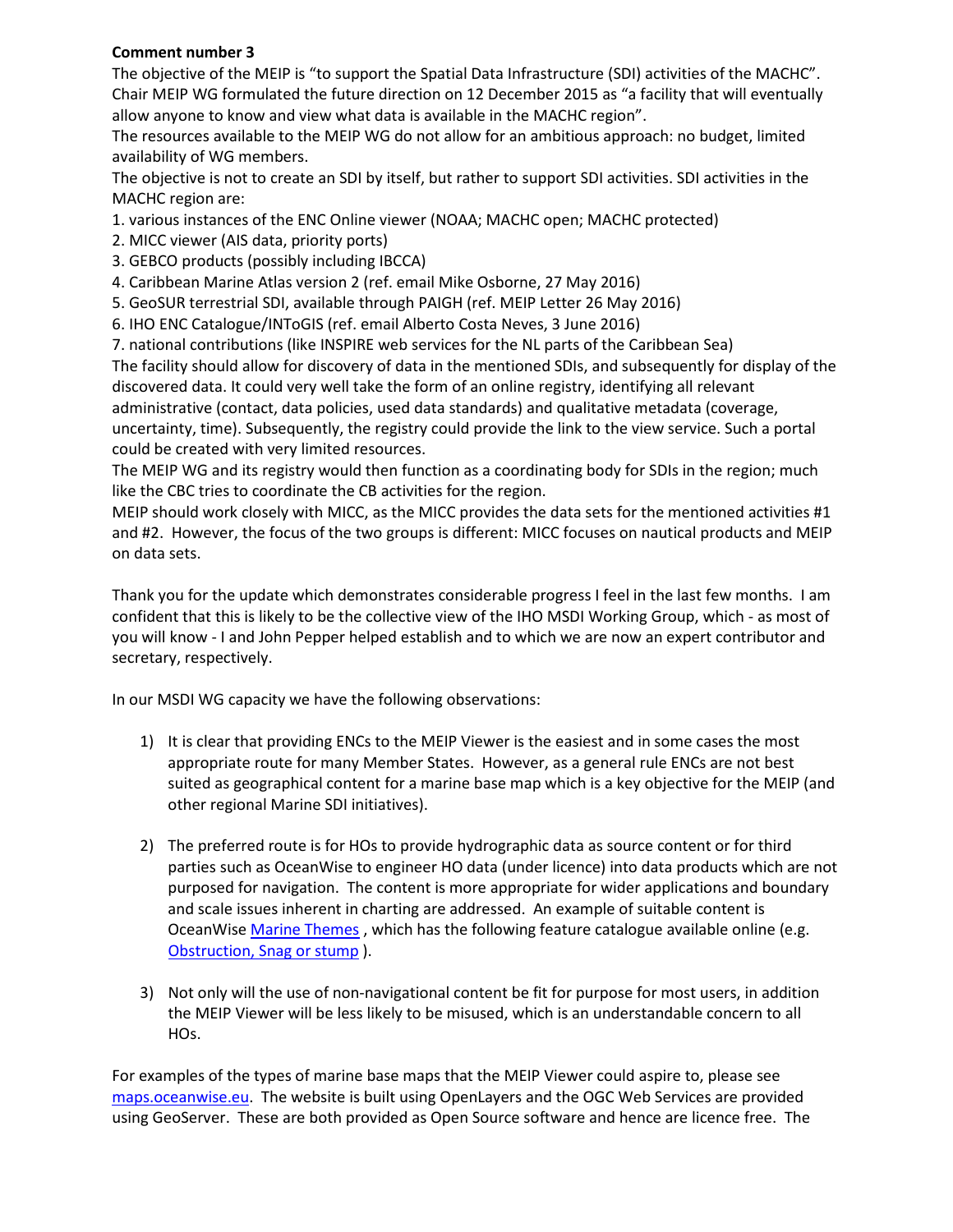website includes land mapping Web Service from other providers e.g. Google and OpenStreetMap and could contain official land mapping data from Member States, where available.

I also have another interest which is as UK representative on the UN-IOC Caribbean Marine Atlas Phase 2 (CMA2) initiative. I have been promoting (within IHO and UN-IOC circles) the idea that the MACHC provides the Hydrographic Data Themes to the CMA2. This would set the MACHC up as the provider of these datasets which will be good for MACHC members and demonstrate practically that the HO community is serious about providing hydrography data "not just for charting". It will also promote greater collaboration between the hydrographic and oceanographic communities which has to be good for everyone involved.

As a consequence, please may I now request that the MEIP Viewer WMS end points are made available to the CMA2, so that they can be used as foundation layers in the CMA2 web portal. How would I facilitate this? If this could be achieved by the MACHC for CMA2 then I believe this would be an excellent model which could be followed by other RHCs and other UN-IOC initiatives as well as initiatives such as the PAIGH.

I have been attending the MACHC since 2010 and witnessed the birth of the MEIP, its subsequent kidnapping and now it's attempt to re-establish it's true identity.

#### **Comment number 4**

In my 2011 MACHC Trip Report I wrote the following for internal review: these are the actual words verbatim:-

"MSDI was another strong theme of the conference; this was championed by ESRI and while the presentation and discussion was excellent, one could not deny that many of the nations attending are struggling just to attain Phase 1 participation in their Capacity Building schemes, let alone populate, manage and maintain an approved and strictly structured marine database.

The Chair also had a similar proposal to establish what he called an MEIP – a Marine Economic Infrastructure Program, the purpose of which was to baseline the region's current infrastructure status and identify key areas for improvement through collaborative work intra-MACHC and with various industries. A working group is to be created to establish the TORs of the MEIP and to start work on the baseline. Industry were invited to assist as deemed appropriate."

The first and previous MEIP Chair seemed to have a bit of a time understanding exactly what it was that the MEIP was supposed to do; more and more focus on the creation and population of a viewer and less and less on the real intent. Initially no-one was talking about raw or proprietary data; the intent was to identify which parts of the region had GIS information of sufficient quality and content so as to fulfil or support 'economic infrastructure' and in so doing highlight the areas that didn't. That would, theoretically, identify the areas in most need of modern GIS data collection i.e. survey.

Regarding no clear TORs for the MEIP; they were part of the 2012 MACHC documentation.

My humble opinion only, but here's what I see as the deal:

We shouldn't be talking about data, only coverage to an agreed survey standard (MSDI 'lite')

· Coverage doesn't need permits and passwords and proprietary data need not be disclosed for the purpose of the MEIP

· Coverage can however come with some metadata in order to specify the geodetic reference frame; type of data and IHO Order/Catzoc to which it has been attained; year of acceptance etc.